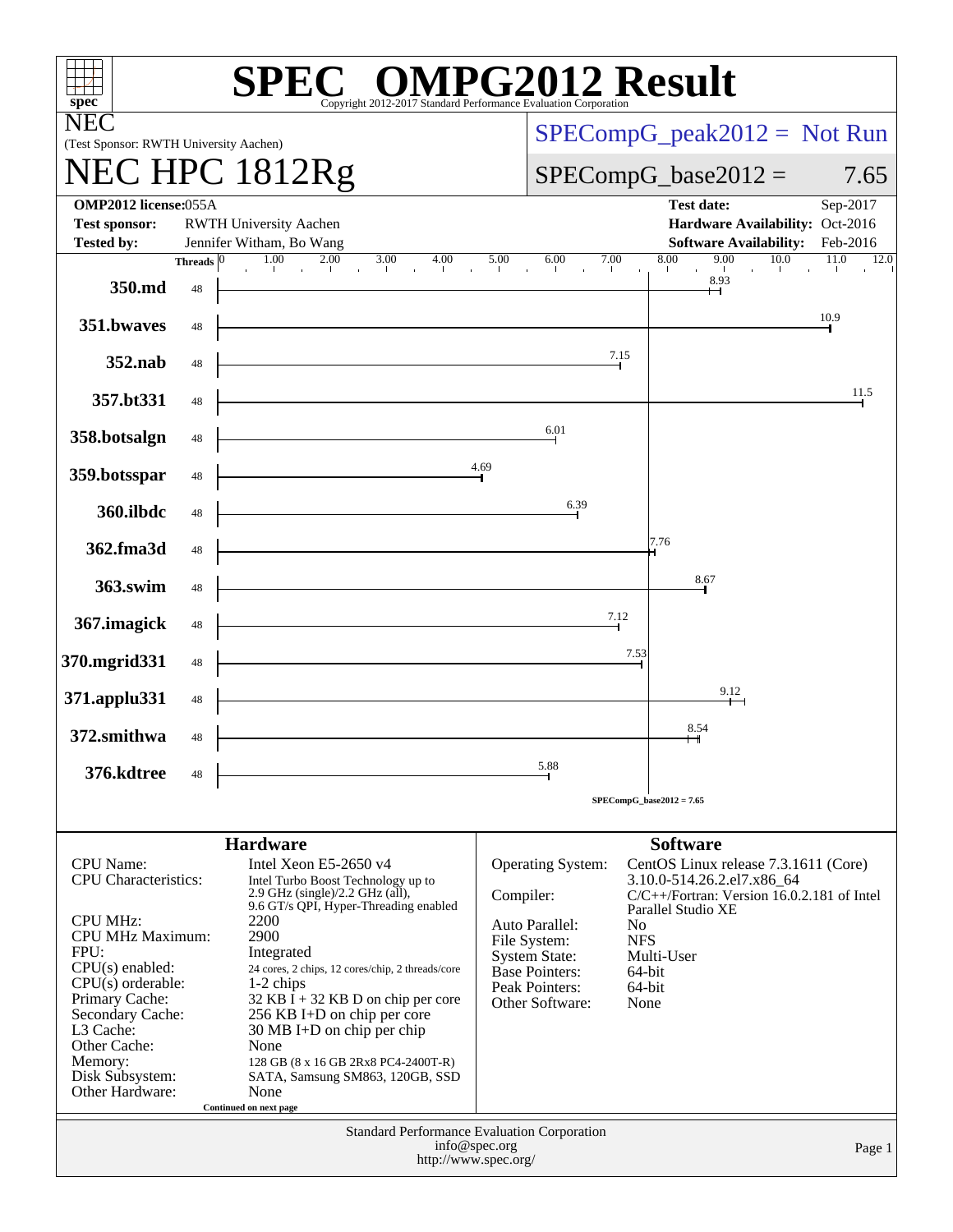

# **[SPEC OMPG2012 Result](http://www.spec.org/auto/omp2012/Docs/result-fields.html#SPECOMPG2012Result)**

(Test Sponsor: RWTH University Aachen)

## NEC HPC 1812Rg

[SPECompG\\_peak2012 =](http://www.spec.org/auto/omp2012/Docs/result-fields.html#SPECompGpeak2012) Not Run

#### $SPECompG_base2012 = 7.65$  $SPECompG_base2012 = 7.65$

**[OMP2012 license:](http://www.spec.org/auto/omp2012/Docs/result-fields.html#OMP2012license)**055A **[Test date:](http://www.spec.org/auto/omp2012/Docs/result-fields.html#Testdate)** Sep-2017

**[Test sponsor:](http://www.spec.org/auto/omp2012/Docs/result-fields.html#Testsponsor)** RWTH University Aachen **[Hardware Availability:](http://www.spec.org/auto/omp2012/Docs/result-fields.html#HardwareAvailability)** Oct-2016

**[Tested by:](http://www.spec.org/auto/omp2012/Docs/result-fields.html#Testedby)** Jennifer Witham, Bo Wang **[Software Availability:](http://www.spec.org/auto/omp2012/Docs/result-fields.html#SoftwareAvailability)** Feb-2016

[Base Threads Run:](http://www.spec.org/auto/omp2012/Docs/result-fields.html#BaseThreadsRun) 48

[Minimum Peak Threads:](http://www.spec.org/auto/omp2012/Docs/result-fields.html#MinimumPeakThreads) -- [Maximum Peak Threads:](http://www.spec.org/auto/omp2012/Docs/result-fields.html#MaximumPeakThreads) --

| махничи реак тигеачу. |                                                           |                                |       |                                                                                                                                                                                                                                                                                                                                                    |       |                                                                       |               |  |                        |              |                                                                                                                                                                                                                               |              |                |              |
|-----------------------|-----------------------------------------------------------|--------------------------------|-------|----------------------------------------------------------------------------------------------------------------------------------------------------------------------------------------------------------------------------------------------------------------------------------------------------------------------------------------------------|-------|-----------------------------------------------------------------------|---------------|--|------------------------|--------------|-------------------------------------------------------------------------------------------------------------------------------------------------------------------------------------------------------------------------------|--------------|----------------|--------------|
|                       |                                                           |                                |       |                                                                                                                                                                                                                                                                                                                                                    |       | <b>Results Table</b>                                                  |               |  |                        |              |                                                                                                                                                                                                                               |              |                |              |
|                       |                                                           |                                |       | <b>Base</b>                                                                                                                                                                                                                                                                                                                                        |       |                                                                       |               |  | <b>Peak</b>            |              |                                                                                                                                                                                                                               |              |                |              |
| <b>Benchmark</b>      |                                                           | <b>Threads</b> Seconds         | Ratio | Seconds                                                                                                                                                                                                                                                                                                                                            | Ratio | Seconds                                                               | Ratio         |  | <b>Threads Seconds</b> | <b>Ratio</b> | <b>Seconds</b>                                                                                                                                                                                                                | <b>Ratio</b> | <b>Seconds</b> | <b>Ratio</b> |
| 350.md                | 48                                                        | 519                            | 8.93  | 530                                                                                                                                                                                                                                                                                                                                                | 8.74  | 518                                                                   | 8.94          |  |                        |              |                                                                                                                                                                                                                               |              |                |              |
| 351.bwaves            | 48                                                        | 416                            | 10.9  | 417                                                                                                                                                                                                                                                                                                                                                | 10.9  | 416                                                                   | 10.9          |  |                        |              |                                                                                                                                                                                                                               |              |                |              |
| 352.nab               | 48                                                        | 544                            | 7.15  | 544                                                                                                                                                                                                                                                                                                                                                | 7.15  | 545                                                                   | 7.14          |  |                        |              |                                                                                                                                                                                                                               |              |                |              |
| 357.bt331             | 48                                                        | 413                            | 11.5  | 414                                                                                                                                                                                                                                                                                                                                                | 11.5  | 414                                                                   | 11.5          |  |                        |              |                                                                                                                                                                                                                               |              |                |              |
| 358.botsalgn          | 48                                                        | 724                            | 6.01  | 724                                                                                                                                                                                                                                                                                                                                                | 6.01  | 724                                                                   | 6.01          |  |                        |              |                                                                                                                                                                                                                               |              |                |              |
| 359.botsspar          | 48                                                        | 1119                           | 4.69  | 1116                                                                                                                                                                                                                                                                                                                                               | 4.70  | 1121                                                                  | 4.68          |  |                        |              |                                                                                                                                                                                                                               |              |                |              |
| 360.ilbdc             | 48                                                        | 557                            | 6.39  | 557                                                                                                                                                                                                                                                                                                                                                | 6.39  | 556                                                                   | 6.40          |  |                        |              |                                                                                                                                                                                                                               |              |                |              |
| 362.fma3d             | 48                                                        | 490                            | 7.76  | 495                                                                                                                                                                                                                                                                                                                                                | 7.67  | 489                                                                   | 7.77          |  |                        |              |                                                                                                                                                                                                                               |              |                |              |
| $363$ .swim           | 48                                                        | 522                            | 8.68  | 524                                                                                                                                                                                                                                                                                                                                                | 8.64  | 523                                                                   | 8.67          |  |                        |              |                                                                                                                                                                                                                               |              |                |              |
| 367. imagick          | 48                                                        | 988                            | 7.12  | 986                                                                                                                                                                                                                                                                                                                                                | 7.13  | 988                                                                   | 7.12          |  |                        |              |                                                                                                                                                                                                                               |              |                |              |
| 370.mgrid331          | 48                                                        | 587                            | 7.53  | 586                                                                                                                                                                                                                                                                                                                                                | 7.54  | 587                                                                   | 7.53          |  |                        |              |                                                                                                                                                                                                                               |              |                |              |
| 371.applu331          | 48                                                        | 666                            | 9.10  | 665                                                                                                                                                                                                                                                                                                                                                | 9.12  | 647                                                                   | 9.37          |  |                        |              |                                                                                                                                                                                                                               |              |                |              |
| 372.smithwa           | 48                                                        | 628                            | 8.54  | 625                                                                                                                                                                                                                                                                                                                                                | 8.57  | 641                                                                   | 8.36          |  |                        |              |                                                                                                                                                                                                                               |              |                |              |
| 376.kdtree            | 48                                                        | 767                            | 5.87  | 765                                                                                                                                                                                                                                                                                                                                                | 5.88  | 764                                                                   | 5.89          |  |                        |              |                                                                                                                                                                                                                               |              |                |              |
|                       |                                                           |                                |       |                                                                                                                                                                                                                                                                                                                                                    |       |                                                                       |               |  |                        |              | Results appear in the order in which they were run. Bold underlined text indicates a median measurement.                                                                                                                      |              |                |              |
|                       | some common utilities.<br>From /proc/cpuinfo<br>caution.) | 48 "processors"                |       | Revision 563 of 2016-06-10 (097295389cf6073d8c3b03fa376740a5)<br>running on lnm357.hpc.itc.rwth-aachen.de Wed Sep 13 10:46:31 2017<br>This section contains SUT (System Under Test) info as seen by<br>http://www.spec.org/omp2012/Docs/config.html#sysinfo<br>model name: $Intel(R)$ Xeon(R) CPU E5-2650 v4 @ 2.20GHz<br>2 "physical id"s (chips) |       | <b>Platform Notes</b><br>To remove or add to this section, see:       |               |  |                        |              | Sysinfo program /rwthfs/rz/cluster/home/jw331215/work/claixspec/Docs/sysinfo<br>cores, siblings (Caution: counting these is hw and system dependent.<br>following excerpts from /proc/cpuinfo might not be reliable. Use with |              | The            |              |
|                       | cache size : 30720 KB                                     | $cpu$ cores : 12<br>siblings : | 24    | physical 0: cores 0 1 2 3 4 5 8 9 10 11 12 13<br>physical 1: cores 0 1 2 3 4 5 8 9 10 11 12 13                                                                                                                                                                                                                                                     |       | Continued on next page<br>Standard Performance Evaluation Corporation |               |  |                        |              |                                                                                                                                                                                                                               |              |                |              |
|                       |                                                           |                                |       |                                                                                                                                                                                                                                                                                                                                                    |       | http://www.spec.org/                                                  | info@spec.org |  |                        |              |                                                                                                                                                                                                                               |              |                | Page 2       |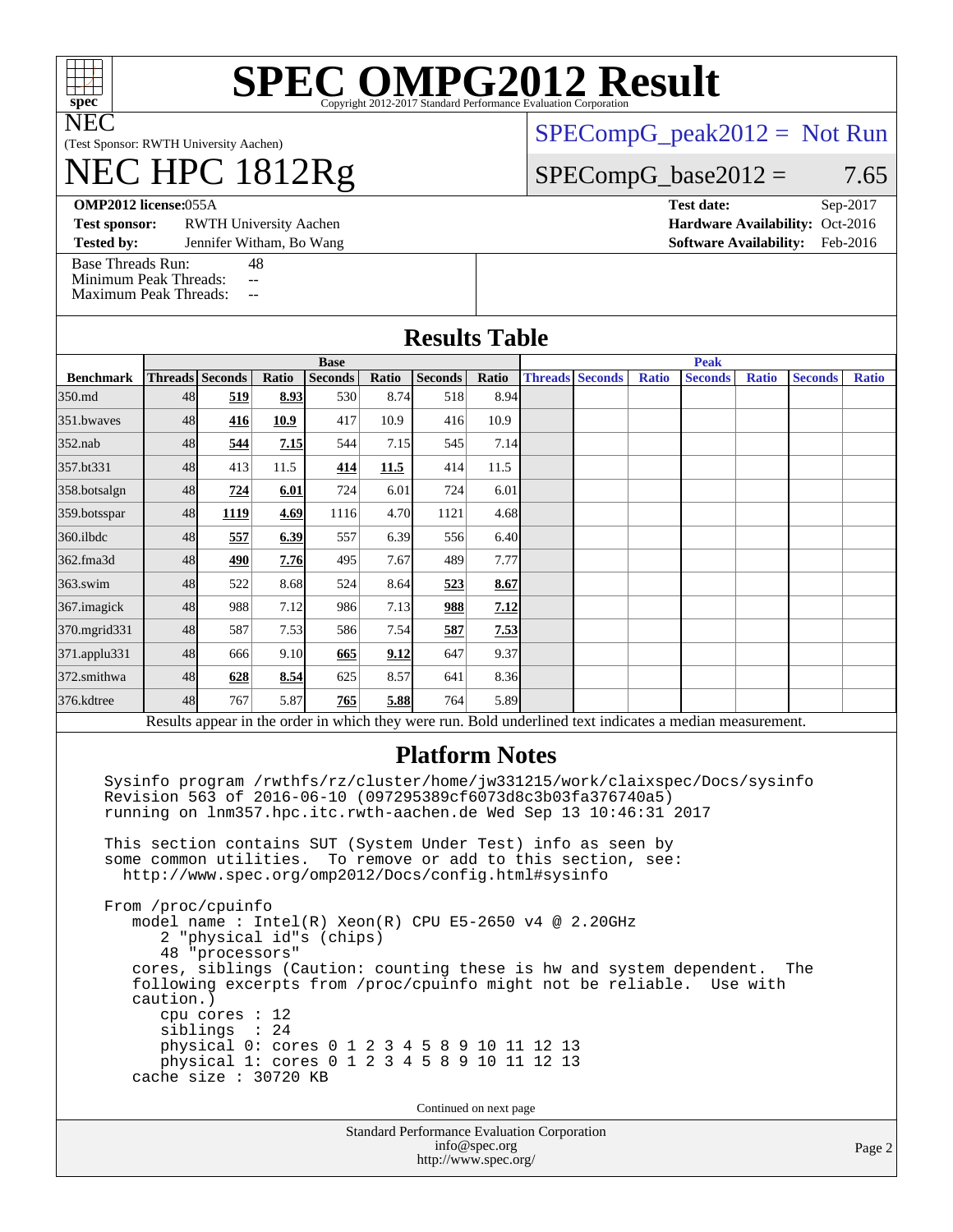

NEC

# **[SPEC OMPG2012 Result](http://www.spec.org/auto/omp2012/Docs/result-fields.html#SPECOMPG2012Result)**

(Test Sponsor: RWTH University Aachen)

## NEC HPC 1812Rg

 $SPECompG_peak2012 = Not Run$  $SPECompG_peak2012 = Not Run$ 

 $SPECompG_base2012 = 7.65$  $SPECompG_base2012 = 7.65$ 

**[Test sponsor:](http://www.spec.org/auto/omp2012/Docs/result-fields.html#Testsponsor)** RWTH University Aachen **[Hardware Availability:](http://www.spec.org/auto/omp2012/Docs/result-fields.html#HardwareAvailability)** Oct-2016 **[Tested by:](http://www.spec.org/auto/omp2012/Docs/result-fields.html#Testedby)** Jennifer Witham, Bo Wang **[Software Availability:](http://www.spec.org/auto/omp2012/Docs/result-fields.html#SoftwareAvailability)** Feb-2016

**[OMP2012 license:](http://www.spec.org/auto/omp2012/Docs/result-fields.html#OMP2012license)**055A **[Test date:](http://www.spec.org/auto/omp2012/Docs/result-fields.html#Testdate)** Sep-2017

#### **[Platform Notes \(Continued\)](http://www.spec.org/auto/omp2012/Docs/result-fields.html#PlatformNotes)**

Standard Performance Evaluation Corporation [info@spec.org](mailto:info@spec.org) <http://www.spec.org/> Page 3 From /proc/meminfo<br>MemTotal: 131744940 kB HugePages\_Total: 0<br>Hugepagesize: 2048 kB Hugepagesize: /usr/bin/lsb\_release -d CentOS Linux release 7.3.1611 (Core) From /etc/\*release\* /etc/\*version\* centos-release: CentOS Linux release 7.3.1611 (Core) centos-release-upstream: Derived from Red Hat Enterprise Linux 7.3 (Source) os-release: NAME="CentOS Linux" VERSION="7 (Core)" ID="centos" ID\_LIKE="rhel fedora" VERSION\_ID="7" PRETTY\_NAME="CentOS Linux 7 (Core)" ANSI\_COLOR="0;31" CPE\_NAME="cpe:/o:centos:centos:7" redhat-release: CentOS Linux release 7.3.1611 (Core) system-release: CentOS Linux release 7.3.1611 (Core) system-release-cpe: cpe:/o:centos:centos:7 uname -a: Linux lnm357.hpc.itc.rwth-aachen.de 3.10.0-514.26.2.el7.x86\_64 #1 SMP Tue Jul 4 15:04:05 UTC 2017 x86\_64 x86\_64 x86\_64 GNU/Linux run-level 3 Aug 7 23:17 SPEC is set to: /rwthfs/rz/cluster/home/jw331215/work/claixspec<br>Filesystem 1998 Type Size Used Avail Use% Mounted on isi.isi.hpc.itc.rwth-aachen.de:/home/jw331215 nfs 150G 64G 87G 43% /rwthfs/rz/cluster/home/jw331215 Additional information from dmidecode: Warning: Use caution when you interpret this section. The 'dmidecode' program reads system data which is "intended to allow hardware to be accurately determined", but the intent may not be met, as there are frequent changes to hardware, firmware, and the "DMTF SMBIOS" standard. (End of data from sysinfo program) **[General Notes](http://www.spec.org/auto/omp2012/Docs/result-fields.html#GeneralNotes)** BIOS settings: Intel Hyper-Threading Technology (SMT): Enabled Intel Turbo Boost Technology (Turbo) : Enabled ENV\_OMP\_SCHEDULE=static Continued on next page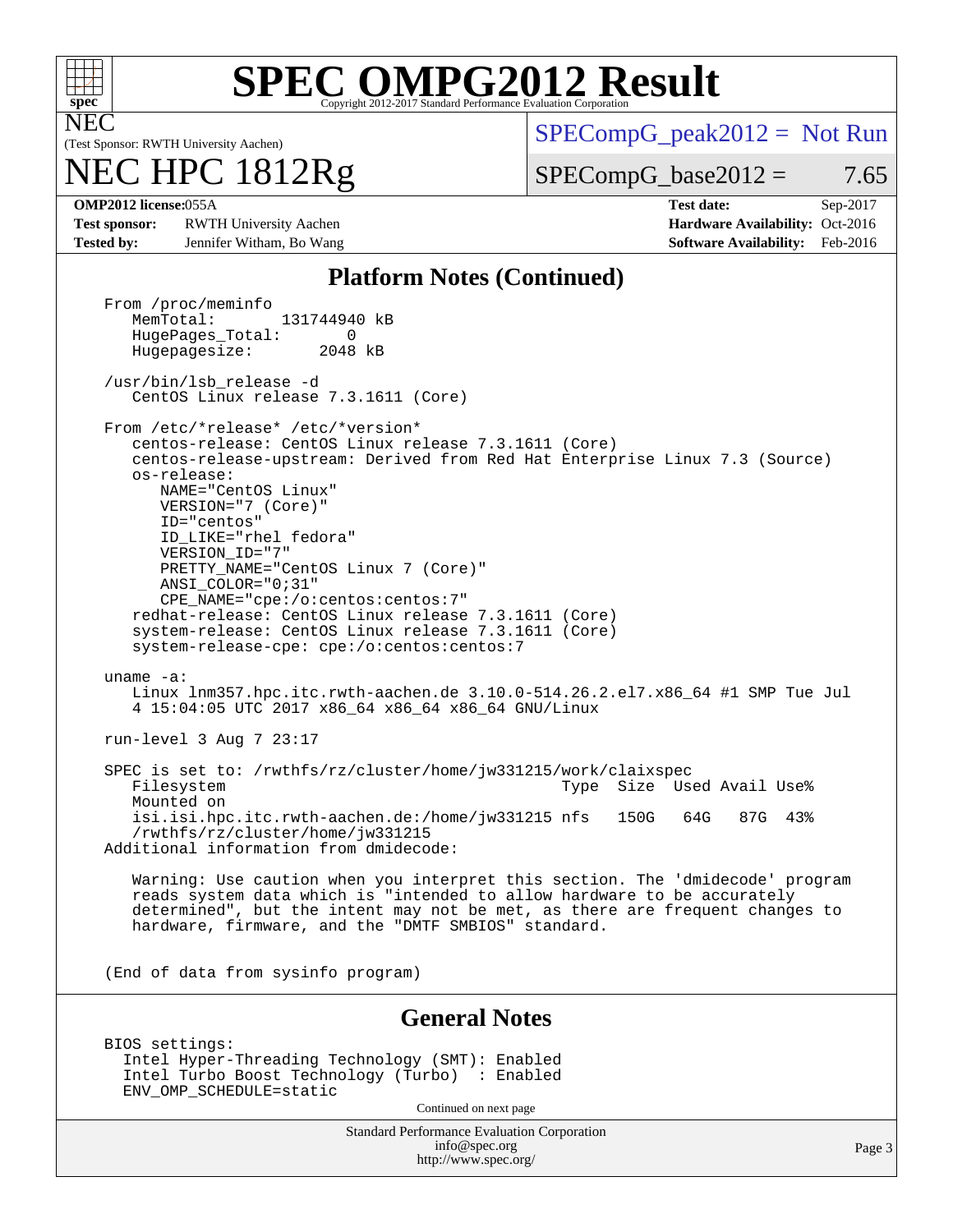

NEC

# **[SPEC OMPG2012 Result](http://www.spec.org/auto/omp2012/Docs/result-fields.html#SPECOMPG2012Result)**

(Test Sponsor: RWTH University Aachen)

## NEC HPC 1812Rg

 $SPECompG_peak2012 = Not Run$  $SPECompG_peak2012 = Not Run$ 

 $SPECompG_base2012 = 7.65$  $SPECompG_base2012 = 7.65$ 

**[Test sponsor:](http://www.spec.org/auto/omp2012/Docs/result-fields.html#Testsponsor)** RWTH University Aachen **[Hardware Availability:](http://www.spec.org/auto/omp2012/Docs/result-fields.html#HardwareAvailability)** Oct-2016 **[Tested by:](http://www.spec.org/auto/omp2012/Docs/result-fields.html#Testedby)** Jennifer Witham, Bo Wang **[Software Availability:](http://www.spec.org/auto/omp2012/Docs/result-fields.html#SoftwareAvailability)** Feb-2016

**[OMP2012 license:](http://www.spec.org/auto/omp2012/Docs/result-fields.html#OMP2012license)**055A **[Test date:](http://www.spec.org/auto/omp2012/Docs/result-fields.html#Testdate)** Sep-2017

#### **[General Notes \(Continued\)](http://www.spec.org/auto/omp2012/Docs/result-fields.html#GeneralNotes)**

 ENV\_KMP\_BLOCKTIME=200 ENV\_KMP\_STACKSIZE=8192M ENV\_OMP\_DYNAMIC=FALSE

### **[Base Compiler Invocation](http://www.spec.org/auto/omp2012/Docs/result-fields.html#BaseCompilerInvocation)**

[C benchmarks](http://www.spec.org/auto/omp2012/Docs/result-fields.html#Cbenchmarks): [icc](http://www.spec.org/omp2012/results/res2017q4/omp2012-20170927-00124.flags.html#user_CCbase_intel_icc_a87c68a857bc5ec5362391a49d3a37a6)

[C++ benchmarks:](http://www.spec.org/auto/omp2012/Docs/result-fields.html#CXXbenchmarks) [icpc](http://www.spec.org/omp2012/results/res2017q4/omp2012-20170927-00124.flags.html#user_CXXbase_intel_icpc_2d899f8d163502b12eb4a60069f80c1c)

[Fortran benchmarks](http://www.spec.org/auto/omp2012/Docs/result-fields.html#Fortranbenchmarks): [ifort](http://www.spec.org/omp2012/results/res2017q4/omp2012-20170927-00124.flags.html#user_FCbase_intel_ifort_8a5e5e06b19a251bdeaf8fdab5d62f20)

### **[Base Portability Flags](http://www.spec.org/auto/omp2012/Docs/result-fields.html#BasePortabilityFlags)**

 350.md: [-free](http://www.spec.org/omp2012/results/res2017q4/omp2012-20170927-00124.flags.html#user_baseFPORTABILITY350_md_f-FR_e51be0673775d2012b3310fa5323f530) 357.bt331: [-mcmodel=medium](http://www.spec.org/omp2012/results/res2017q4/omp2012-20170927-00124.flags.html#user_baseFPORTABILITY357_bt331_f-mcmodel_3a41622424bdd074c4f0f2d2f224c7e5) 363.swim: [-mcmodel=medium](http://www.spec.org/omp2012/results/res2017q4/omp2012-20170927-00124.flags.html#user_baseFPORTABILITY363_swim_f-mcmodel_3a41622424bdd074c4f0f2d2f224c7e5) 367.imagick: [-std=c99](http://www.spec.org/omp2012/results/res2017q4/omp2012-20170927-00124.flags.html#user_baseCPORTABILITY367_imagick_f-std_2ec6533b6e06f1c4a6c9b78d9e9cde24)

### **[Base Optimization Flags](http://www.spec.org/auto/omp2012/Docs/result-fields.html#BaseOptimizationFlags)**

[C benchmarks](http://www.spec.org/auto/omp2012/Docs/result-fields.html#Cbenchmarks): [-O3](http://www.spec.org/omp2012/results/res2017q4/omp2012-20170927-00124.flags.html#user_CCbase_f-O3) [-openmp](http://www.spec.org/omp2012/results/res2017q4/omp2012-20170927-00124.flags.html#user_CCbase_f-openmp) [-ipo](http://www.spec.org/omp2012/results/res2017q4/omp2012-20170927-00124.flags.html#user_CCbase_f-ipo_84062ab53814f613187d02344b8f49a7) [-xCORE-AVX2](http://www.spec.org/omp2012/results/res2017q4/omp2012-20170927-00124.flags.html#user_CCbase_f-xCORE-AVX2) [-ansi-alias](http://www.spec.org/omp2012/results/res2017q4/omp2012-20170927-00124.flags.html#user_CCbase_f-ansi-alias) [C++ benchmarks:](http://www.spec.org/auto/omp2012/Docs/result-fields.html#CXXbenchmarks) [-O3](http://www.spec.org/omp2012/results/res2017q4/omp2012-20170927-00124.flags.html#user_CXXbase_f-O3) [-openmp](http://www.spec.org/omp2012/results/res2017q4/omp2012-20170927-00124.flags.html#user_CXXbase_f-openmp) [-ipo](http://www.spec.org/omp2012/results/res2017q4/omp2012-20170927-00124.flags.html#user_CXXbase_f-ipo_84062ab53814f613187d02344b8f49a7) [-xCORE-AVX2](http://www.spec.org/omp2012/results/res2017q4/omp2012-20170927-00124.flags.html#user_CXXbase_f-xCORE-AVX2) [-ansi-alias](http://www.spec.org/omp2012/results/res2017q4/omp2012-20170927-00124.flags.html#user_CXXbase_f-ansi-alias) [Fortran benchmarks](http://www.spec.org/auto/omp2012/Docs/result-fields.html#Fortranbenchmarks):

[-O3](http://www.spec.org/omp2012/results/res2017q4/omp2012-20170927-00124.flags.html#user_FCbase_f-O3) [-openmp](http://www.spec.org/omp2012/results/res2017q4/omp2012-20170927-00124.flags.html#user_FCbase_f-openmp) [-ipo](http://www.spec.org/omp2012/results/res2017q4/omp2012-20170927-00124.flags.html#user_FCbase_f-ipo_84062ab53814f613187d02344b8f49a7) [-xCORE-AVX2](http://www.spec.org/omp2012/results/res2017q4/omp2012-20170927-00124.flags.html#user_FCbase_f-xCORE-AVX2) [-align all](http://www.spec.org/omp2012/results/res2017q4/omp2012-20170927-00124.flags.html#user_FCbase_f-align_1ebfa66158b49aff21b037afc4046011)

The flags file that was used to format this result can be browsed at <http://www.spec.org/omp2012/flags/Intel-linux64.html>

You can also download the XML flags source by saving the following link: <http://www.spec.org/omp2012/flags/Intel-linux64.xml>

> Standard Performance Evaluation Corporation [info@spec.org](mailto:info@spec.org) <http://www.spec.org/>